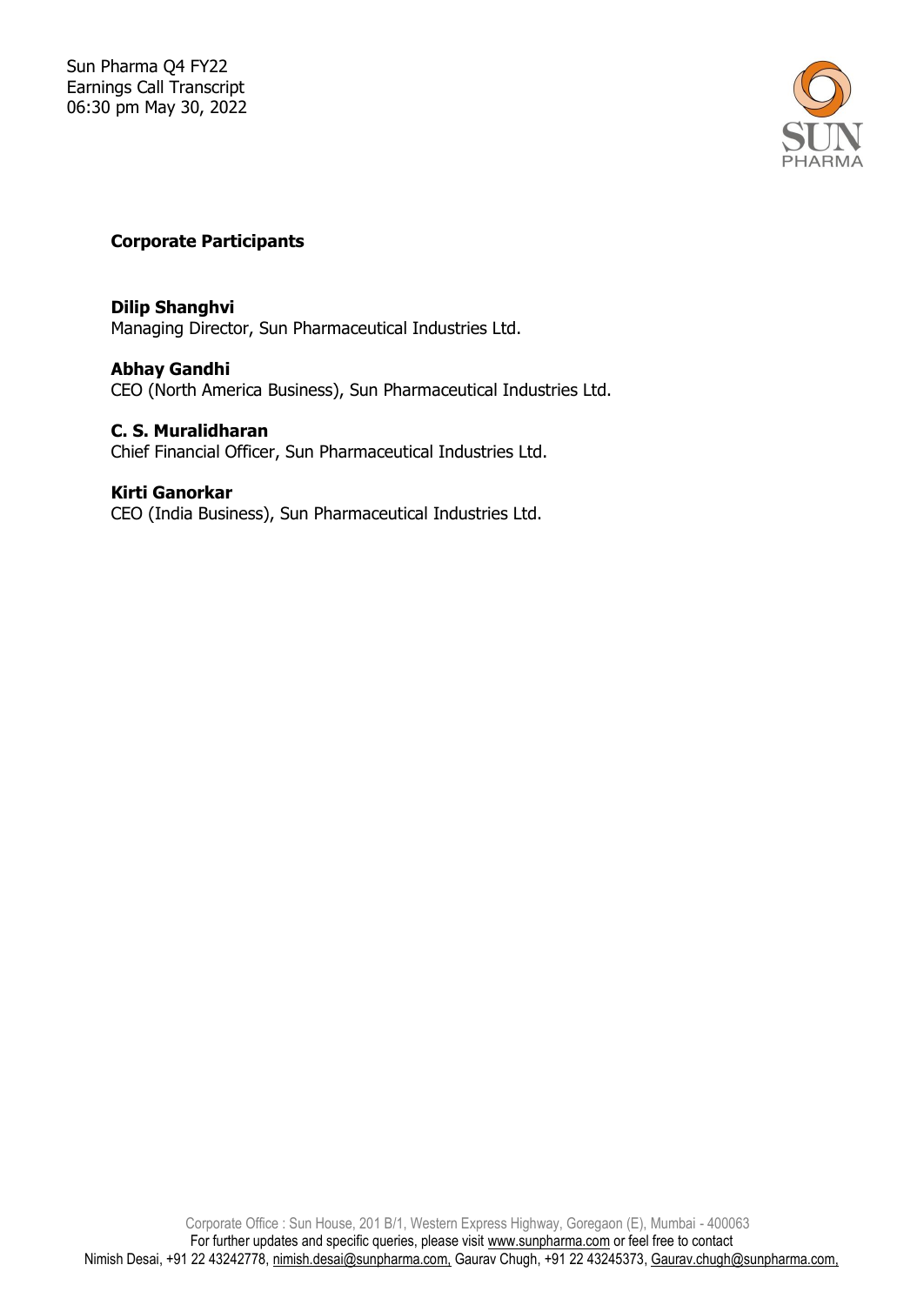

**Moderator:** Ladies and gentlemen, good day, and welcome to the Q4FY22 Earnings Conference Call of Sun Pharmaceutical Industries Limited. As a reminder, all participant lines will be in the listen-only mode and there will be an opportunity for you to ask questions after the presentation concludes. Should you need assistance during the conference call, please signal an operator by pressing \* then 0 on your touchtone phone. Please note that this conference is being recorded.

I now hand the conference over to Mr. Nimish Desai, Head of Investor Relations. Thank you, and over to you, sir.

**Nimish Desai:** Thank you. Good evening and a warm welcome to our fourth quarter FY22 earnings call. I am Nimish from the Sun Pharma Investor Relations team. We hope you have received the Q4 financials and the press release that was sent out earlier in the day. These are also available on our website.

We have with us Mr. Dilip Shanghvi – Managing Director, Mr. C. S. Muralidharan (CFO), Mr. Abhay Gandhi – (CEO – North America), and Mr. Kirti Ganorkar (CEO – India Business). Today the team will discuss performance highlights, update on strategies and respond to any questions that you may have. As is usual, for ease of discussion we will look at the consolidated financials. Just as a reminder, this call is being recorded and a replay will be available for the next few days. The call transcript will also be put on our website shortly.

The discussion today might include certain forward-looking statements and these must be viewed in conjunction with the risks that our business faces. You are requested to ask two questions in the initial round. If you have more questions you are requested to rejoin the queue. I also request all of you to kindly send in your questions that may remain unanswered today.

I will now hand over the call to Mr. Shanghvi.

**Dilip Shanghvi:** Thank you, Nimish. Welcome and thank you for joining us for this earnings call after the announcement of financial results for the fourth quarter and full year FY22. I hope you and your family are doing well.

Let me discuss some of the key highlights: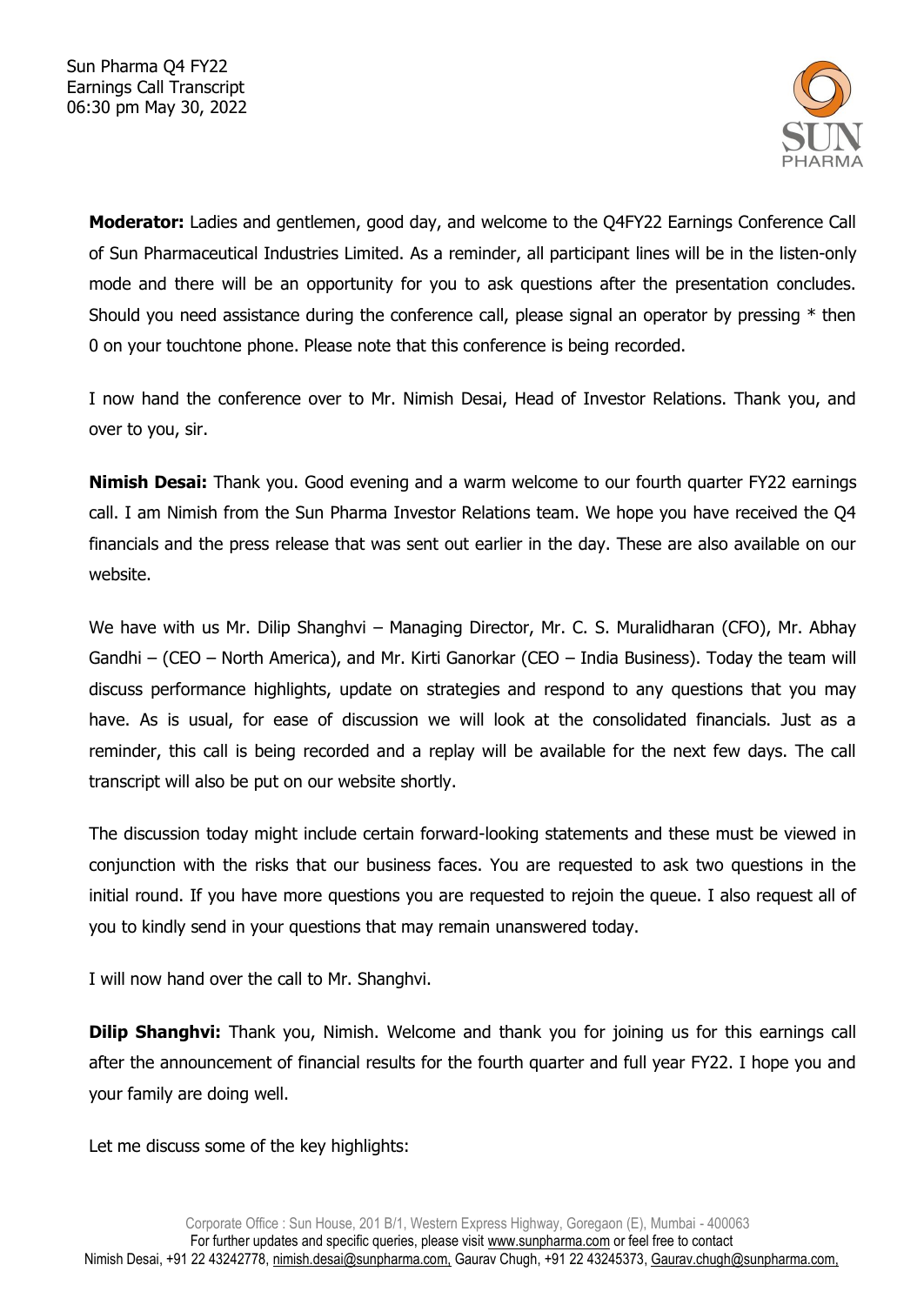

FY22 was a good year for us with consolidated topline growing by about 15.6% to Rs. 384,264 million, EBITDA growth of 23.6% and adjusted net profit growth of 29%. All geographies have done well and have recorded double digit growth for the year.

For Q4FY22, consolidated revenues were at Rs. 93,861 million recording a growth of about 11% YoY driven by strong performance across markets.

Branded formulation revenues in India and Emerging Markets together now account for about 50% of our global consolidated revenues.

Let me now update you on our global specialty business. We have done well in the specialty business over the past few years. Global specialty revenue contribution has nearly doubled from about 7% in FY18 to about 13% in FY22.

In FY22, we have recorded a strong ramp-up in our global specialty sales, which were up by 39% to reach US\$ 674 million.

We have seen a strong traction in global Ilumya sales for the year, which were up by about 81% to US\$ 315 million. This figure does not include about US\$ 100 million of Ilumetri end-market sales.

During the year, we added Winlevi to our portfolio which was commercialized in the US in November-2021. We continued our efforts to take our specialty portfolio global, with the launch of Ilumya and Cequa in Canada.

For Q4FY22, global specialty sales were at US\$185 million, up by about 30% over last year. Specialty R&D accounted for approximately 20% of our total R&D spend for the quarter.

Abhay will give you more details on the specialty business later.

I will now hand over the call to Murali for discussion of the financial performance.

**C. S. Muralidharan:** Thank you, Mr. Shanghvi. Good evening, everyone, and welcome to all of you. Our full year and Q4 financials are already with you. As usual, we will look at key consolidated financials. I am happy to report that our topline for FY22 has crossed the US\$ 5 billion mark while the net profit has crossed US\$ 1 billion.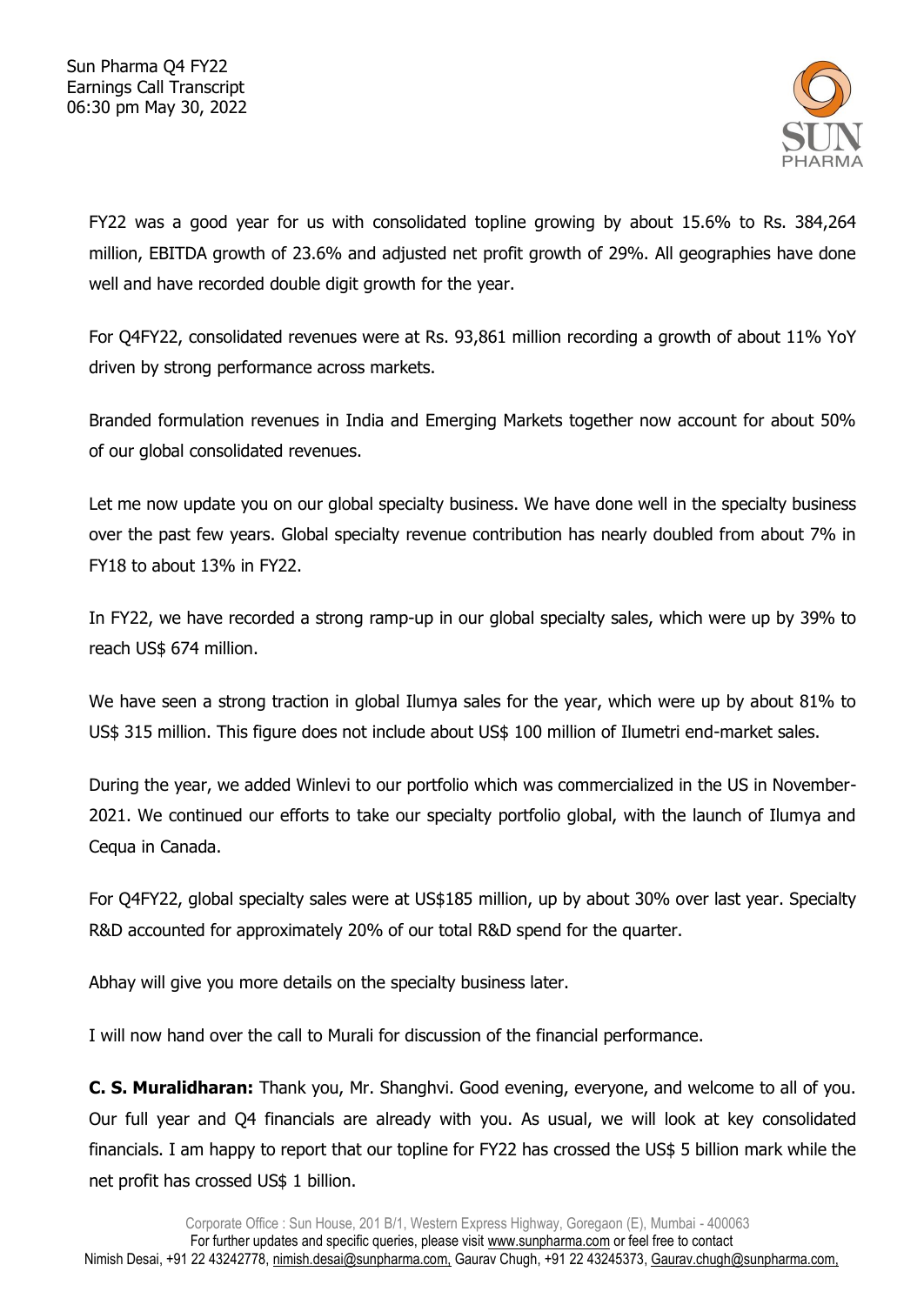

The full year FY22 sales were at Rs. 384,264 million, a growth of 15.6% over FY21. Staff cost stands at 19% of revenues, lower than last year; however, in absolute terms the Staff Costs have increased on account of annual merit increases. Other expenses were at 28.0% of revenues marginally lower than last year; however, in absolute terms the Other expenses have increased on account of higher Selling, Distribution and Travelling expenses while in FY21, these expenses were lower on account of pandemic related restrictions across markets. Forex gain for the year was Rs. 1,540 million compared to Rs. 237 million in FY21.

EBITDA for the full year was at Rs. 101,697 million, a growth of 23.6% over the same period last year, with EBITDA margin of 26.5% compared to 24.8% YoY. EBITDA margins have expanded by about 170bps to 26.5% driven by operational efficiencies and cost management. Margins have expanded despite input cost pressures and normalization of branding, promotional & travel expenses.

Excluding the exceptional items & non-recurring tax credit for both FY21 and FY22, the adjusted net profit for FY22 was at Rs. 76,671 million, up by about 29% YoY, crossing the US\$ 1 billion mark. Reported net profit for FY22 was at Rs. 32,727 million.

The Company has repaid debt of about US\$ 355 million in current fiscal. Over the last three years, the company has repaid debt of about US\$ 1.38 billion.

As of 31-Mar-2022, at the ex-Taro level, net cash stands at US\$ 713 million. At the consolidated level, including Taro, the company has a net cash of about US\$ 2 billion.

Our focus on improving return ratios is yielding results with ROCE improving by 288bps to 16.4% compared to FY21, ROIC by 306bps to 21% while ROE has improved by 256bps to 15%.

Let me now discuss the Q4FY22 performance.

Q4 sales are at Rs. 93,861 million, up by about 11% over Q4 last year. Material cost as a percentage of revenues was 27.1%. Staff cost was up 12.4% YoY and stands at 20.1% of revenues. Other expenses were up 11.7% YoY and stands at 30.3% of revenues. Forex gain for the quarter was Rs. 1,610 million compared to a loss of Rs. 108 million for Q4 last year.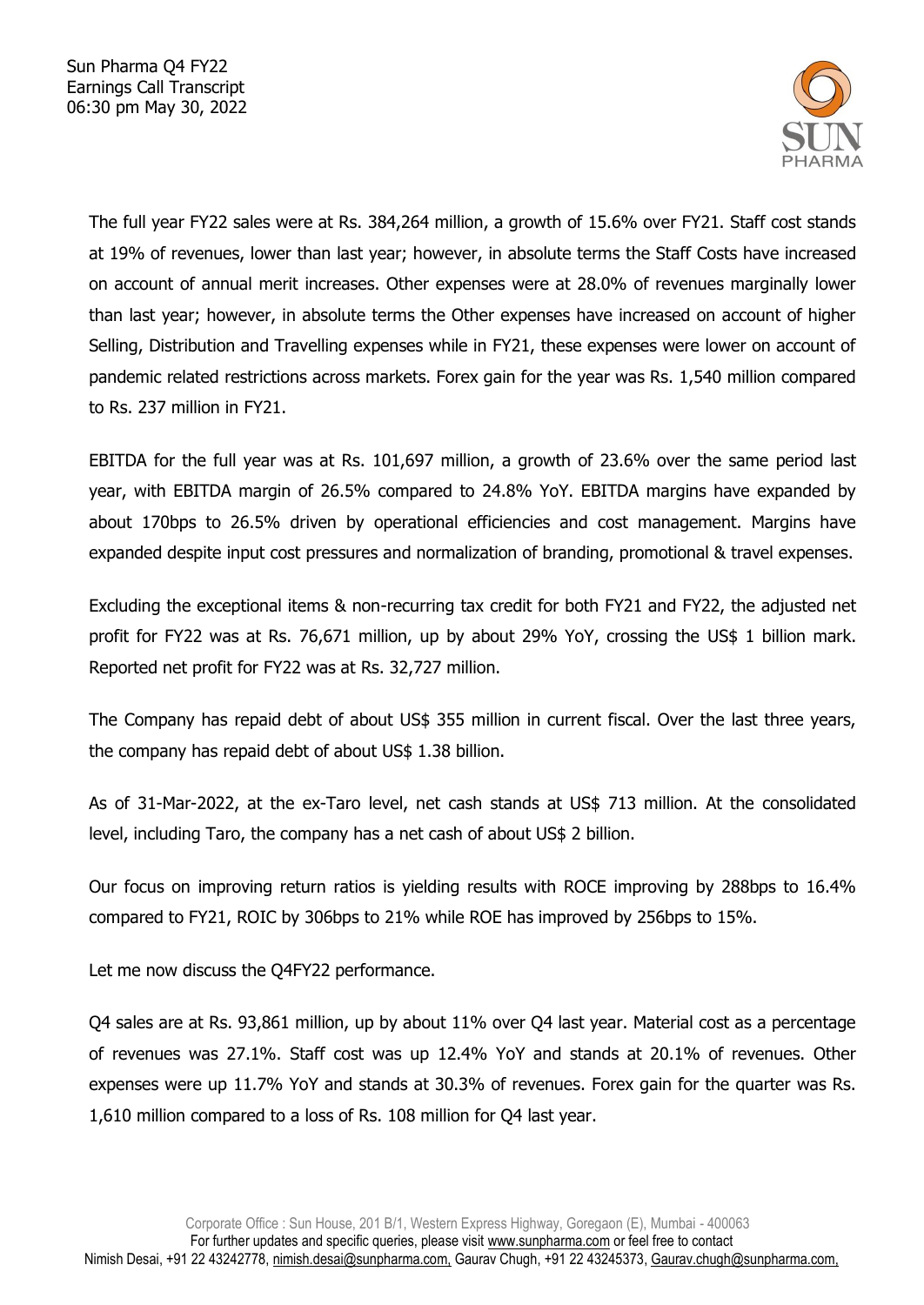

EBITDA for Q4 was at Rs. 22,797 million, up by 14.6% YoY with resulting EBITDA margin at 24.3% compared to 23.5% for Q4 last year.

Excluding the impact exceptional items and related deferred tax, the adjusted net profit for the quarter was at Rs. 15,817 million, up by about 18% over the adjusted net profit of Q4 last year.

Reported net loss for Q4 was at Rs. 22,772 million including the exceptional charge of Rs. 39,358 million. The adjusted EPS for the quarter was Rs. 6.60.

Let me now briefly discuss Taro's performance.

Taro posted Q4FY22 revenues of US\$ 143 million and adjusted net profit of about US\$ 27.4 million lower by 3.4% and 11.6% respectively over Q4FY21. For the full year FY22, revenues were at US\$ 561 million, up 2.3% YoY and Adjusted Net Profit was at US\$ 126.4 million, lower by about 10.6%.

In Feb-2022, Taro acquired Alchemee, formerly The Proactiv Company, from Galderma. The acquisition includes Alchemee's business and assets worldwide, including the Proactiv® brand for acne treatment.

I will now hand over to Kirti Ganorkar, who will share the performance of our India business.

**Kirti Ganorkar:** Thank you Murali. Let me take you through the performance of our India business.

Our India formulations sales for the full year FY22 were Rs. 127,593 million recording a strong 23.4% growth over previous year. Even if we exclude the contribution of Covid products, the underlying business has performed well, with about 20% growth over the previous year.

For Q4, formulation revenues in India were Rs. 30,956 million, recording a growth of about 16% over Q4 last year. Contribution from Covid products was negligible at about 1% of India sales for the quarter.

India business accounted for about 33% of consolidated revenues for Q4. We have maintained the trend of the past few quarters of outperforming the average industry growth, which has led to increase in our overall market share.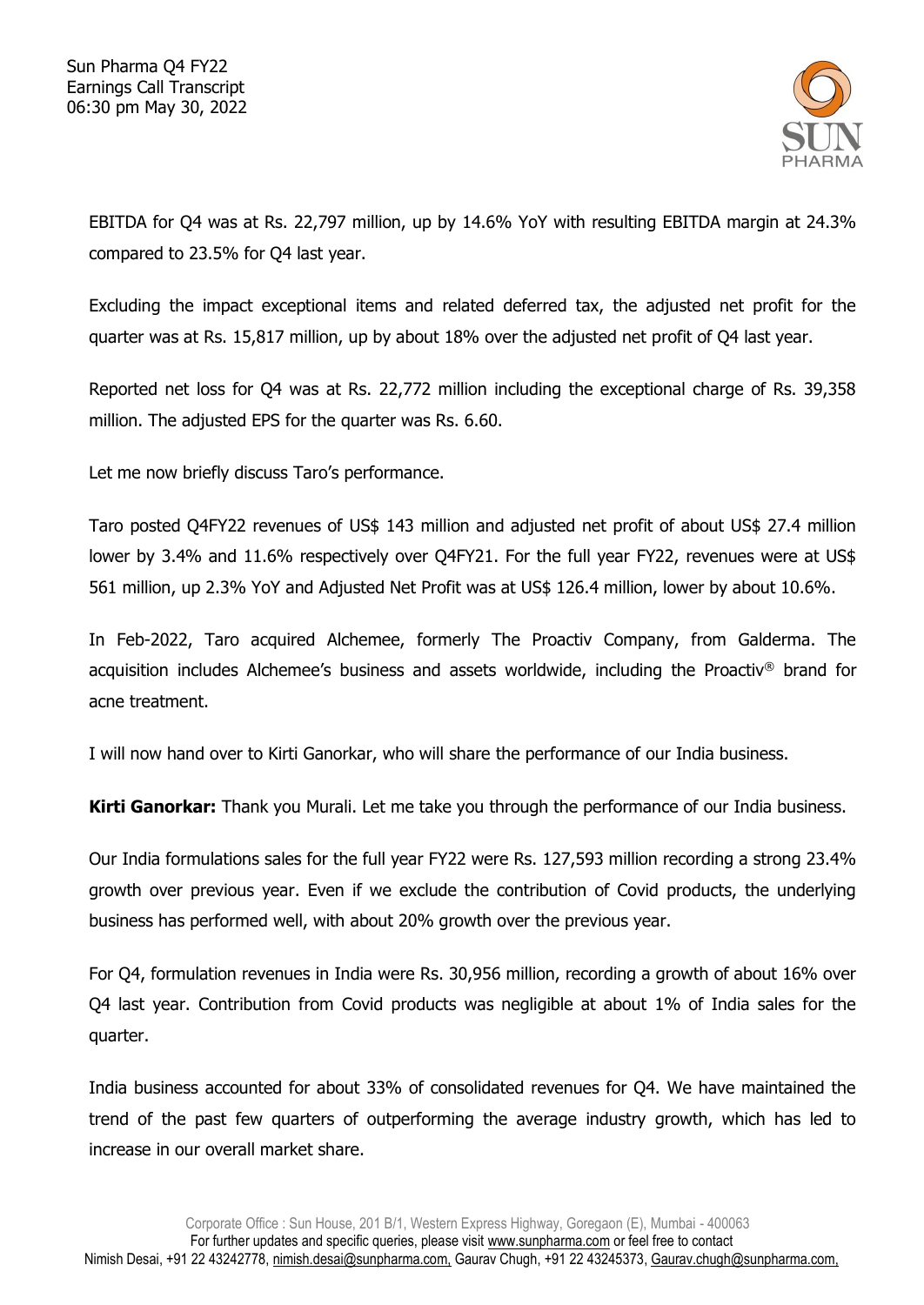

As per AIOCD AWACS data, our market share has been gradually increasing over the past few quarters. For Q4, it was at 8.86% compared to 8.59% for Q3. On a MAT basis, as per AIOCD AWACS data for March-2022, our market share was at 8.34%.

We have witnessed growth across most of our therapies. The growth was driven by a combination of factors like normalized market conditions and improved patient flow to doctor clinics, which led to higher growth in the chronic and semi-chronic segments. New products also contributed to the growth and we are seeing good momentum in products launched in last 24 months. For Q4, we launched 11 new products in the Indian market.

Field force operations were near to normal in Q4 with almost all doctor clinics operational. The productivity of the new field force continues to improve. Travel cost for medical representatives was near to normal while we continue to see some savings in terms of the cost of medical conferences.

The field force expansion done in FY21 has met with good success and considering the current market conditions, we will be undertaking a further expansion of about 10% for our field force in FY23, driven by the twin objectives of brand focus and geographical expansion.

Sun Pharma is the largest pharmaceutical company in India and as per SMSRC report, we are No.1 ranked, by prescriptions, with 11 different doctor categories.

I will now hand over the call to Abhay.

Abhay Gandhi: Thank you Kirti. I will briefly discuss the performance highlights of our US businesses.

Our overall US business grew by 12% to US\$ 1,526 million for the full year FY22 driven mainly by the strong performance of our specialty business.

Global Ilumya sales coupled with Ilumetri end-market sales are now nearing the half a billion-dollar mark.

For Q4, our overall formulation revenues in the US grew by about 5% over Q4 last year to about US\$ 389 million. The main driver of growth again was the specialty business which grew 24% YoY. US accounted for about 31% of consolidated revenues for the quarter.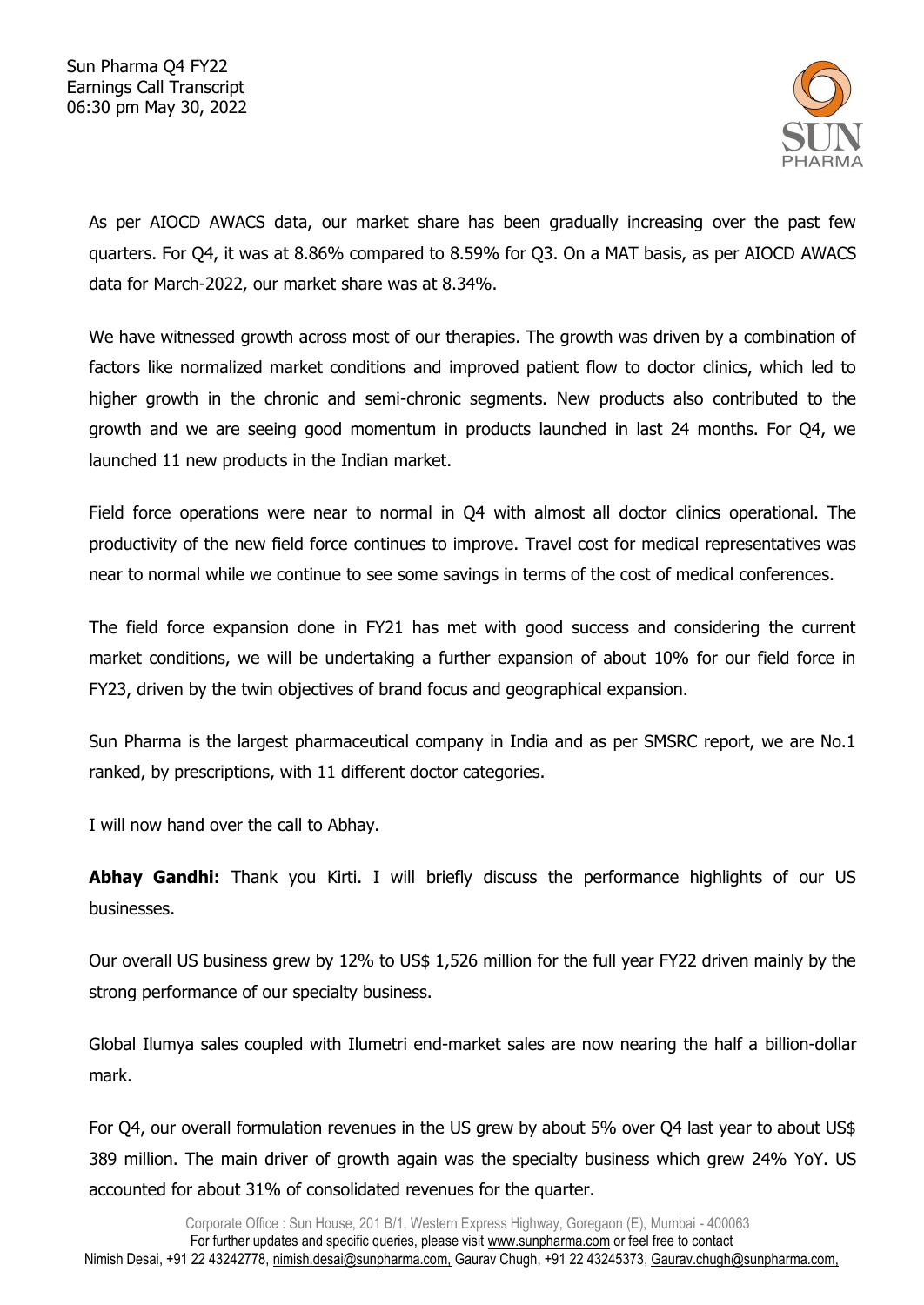

Q4 witnessed a large number of Omicron related cases in the US. While doctor clinics were open in the US during the quarter, the patient flow to doctor clinics as well as frequency of doctor calls by our medical representatives, are both still below pre-Covid levels.

Our specialty revenues in US have grown over Q4 last year, mainly driven by Ilumya, Cequa, & Odomzo. This is despite the decline in Absorica sales due to the entry of generics.

Winlevi continues to generate significant interest amongst dermatologists as a new treatment option for acne. Till date, over 9,000 doctors have prescribed Winlevi. Our established presence in the dermatology market will help in ramping up Winlevi going forward. We will not be able to share more details on Winlevi on this call.

Let me now update you on our US generics business.

While the US generic business continues to be competitive, the Sun ex-Taro generics business has grown for the full year FY22. While we do experience price erosion, we have been able to counter it by a combination of new launches and better supply chain management.

In Q4, we launched 5 new generic products in the US market.

In terms of complex generics, we have commercialized generic Amphotericin B in the US market. We also recently launched generic Mesalamine Extended Release Capsules in US.

I will now hand over the call to Mr. Shanghvi.

**Dilip Shanghvi:** Thank you Abhay. I will briefly discuss the performance highlights of our other businesses as well as give you an update on our R&D initiatives.

Our branded formulation revenues in Emerging Markets were at about US\$ 905 million for the full year, up by about 16% year-on-year. For Q4, sales in emerging markets were about US\$ 206 million, up by 7% over Q4 last year. The underlying growth in constant currency terms was about 10% YoY for Q4. Emerging Markets accounted for about 17% of total consolidated revenues for Q4.

Amongst the larger markets, in local currency terms, Russia has grown by 43%, Romania by 18% and Brazil by 32%.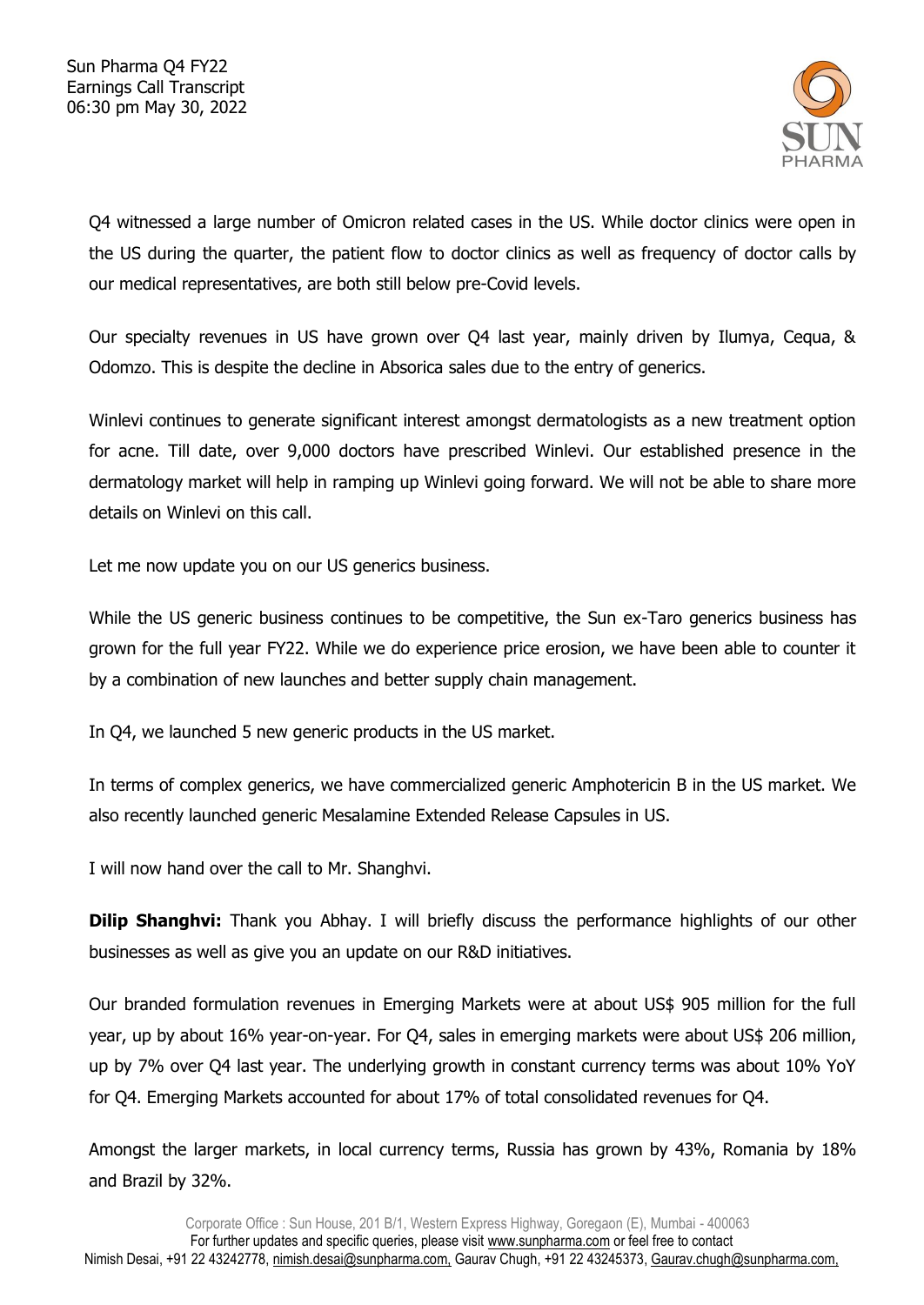

As of now, we have not witnessed any major impact of the geopolitical issues on our operations in Russia. Our presence in Ukraine is very small.

For the full year, formulation revenues in Rest of World markets excluding, US and Emerging Markets, were about US\$ 732 million, up by about 11% over last year. For Q4, Rest of World sales were US\$ 178 million, up by about 7% over Q4 last year. RoW markets accounted for approximately 14% of consolidated Q4 revenues.

API revenues for Q4 were at Rs. 4,137 million, lower by about 5% over Q4 last year.

We continue to invest in building a R&D pipeline for both the global generics and the specialty businesses. R&D efforts are ongoing for the US, Emerging Markets, RoW Markets and for India. Consolidated R&D investment for Q4 was at Rs. 5,433 million compared to Rs. 5,571 million for Q4 last year. Our current generic pipeline for the US market includes 93 ANDAs and 13 NDAs awaiting approval with the US FDA.

Our specialty R&D pipeline includes 4 molecules undergoing clinical trials.

Ilumya is undergoing Phase-3 trials for psoriatic arthritis while SCD-044, an oral dermatology product, is in Phase-2 trials for psoriasis and atopic dermatitis. MM-II is also in Phase-2 trials for treatment of pain in osteoarthritis. Our GLP-1R agonist, GL0034, is undergoing Phase-1 trials for type-2 diabetes.

The Board has proposed a final dividend of Rs. 3.0 per share for the year FY22. This is in addition to the interim dividend of Rs. 7.0 per share paid in FY22, taking the total dividend for FY22 to Rs. 10.0 per share compared to Rs. 7.5 per share for FY21.

Recently our Halol factory underwent a cGMP inspection by the USFDA. Post the completion of the inspection, the USFDA issued 10 observations. We will be filing our response to the USFDA, on the corrective actions to be undertaken for addressing these observations, within the stipulated time. We will not be able to disclose further information on Halol as of now.

And lastly on the guidance for FY23 - We expect high-single digit to low double-digit consolidated topline growth for FY23. All our businesses are positioned for growth. The ramp-up in our global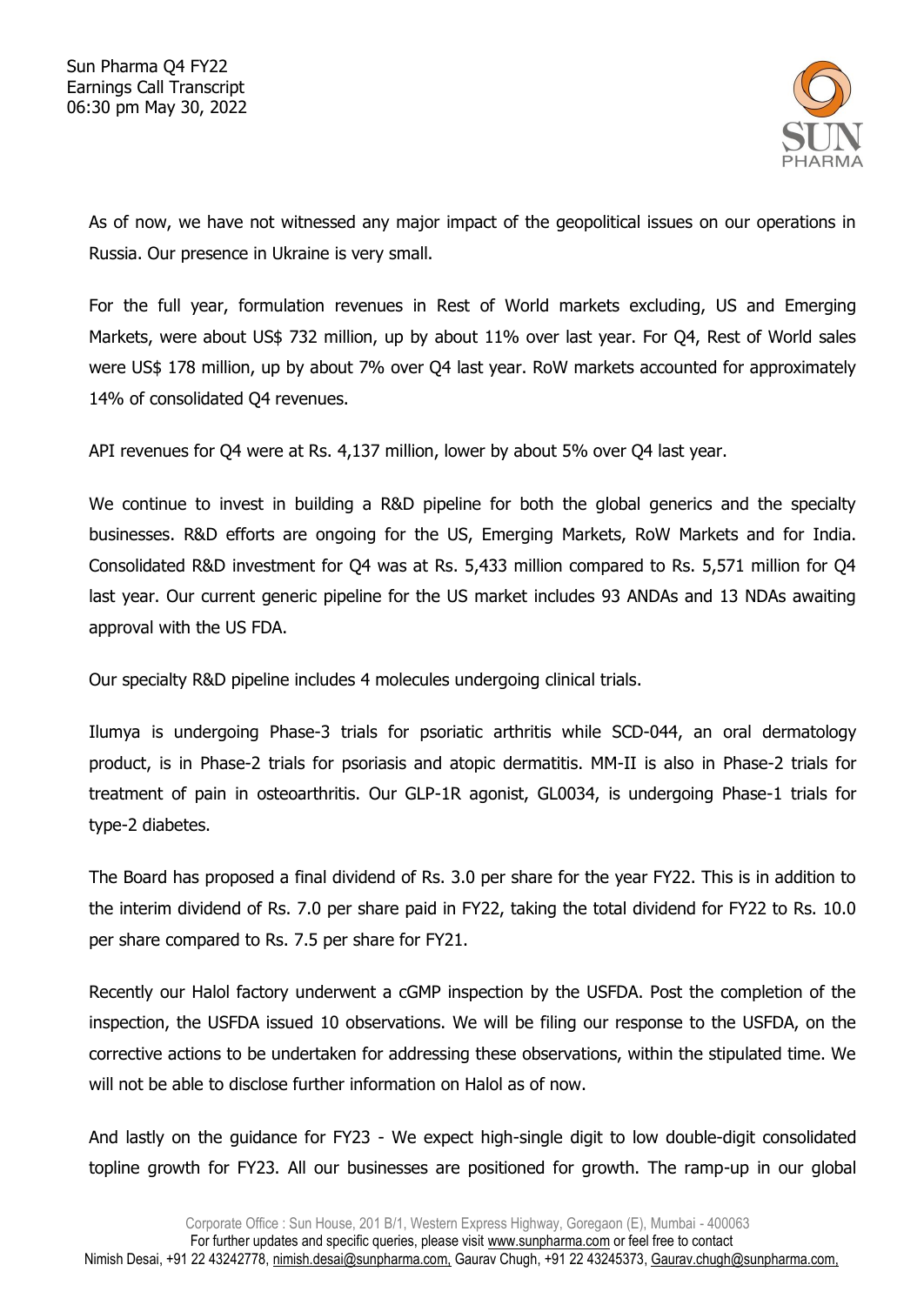

specialty business is expected to continue. As indicated in our previous calls, overall expenses are inching up as markets across the world normalize. R&D investments will be about 7-8% of sales next year.

With this, I would like to leave the floor open for questions. Thank you.

**Moderator:** Thank you very much, sir. The first question is from the line of Tarang Agrawal from Old Bridge Capital. Please go ahead.

**Tarang Agrawal:** Two questions from me. The first one, there was the settlement that was undertaken in this quarter and similarly, some settlements were undertaken in the previous year as well. How should we see this going forward? Are there any further settlements that are anticipated? That's number one. Number two, is the specialty business as an SBU now breaking even on a cash flow basis?

**Dilip Shanghvi:** All the ongoing litigations have been disclosed by the Company in the Annual Report as well as have been disclosed by us in the past. So, I think it will help you in understanding what are the potential. We believe that we have a strong case for all the residual cases. However, part of this depends finally on the way in which the litigation progresses. We feel reasonably comfortable that we should be able to do quite well in these litigations. We don't give out the business-wise specific profitability numbers. But I think as you see, we've grown that business quite well and the business continues to grow well. And I think that's important for that business to become an increasingly more important component of our overall business.

**Moderator:** Thank you. The next question is from the line of Neha Manpuria from Bank of America. Please go ahead.

**Neha Manpuria:** My first question is on the specialty business. It seems to be a flat number quarter-on-quarter. And if I remember correctly, in the last quarter, you mentioned there's very few contribution from Winlevi. So, if you could just give us some color in terms of despite the contribution, what's driving the flattish number?

**Abhay Gandhi:** So, two reasons. One is the period itself because, as you know, Jan and Feb are when the insurance reset, and that's always a little lower month for the total business. So, that is one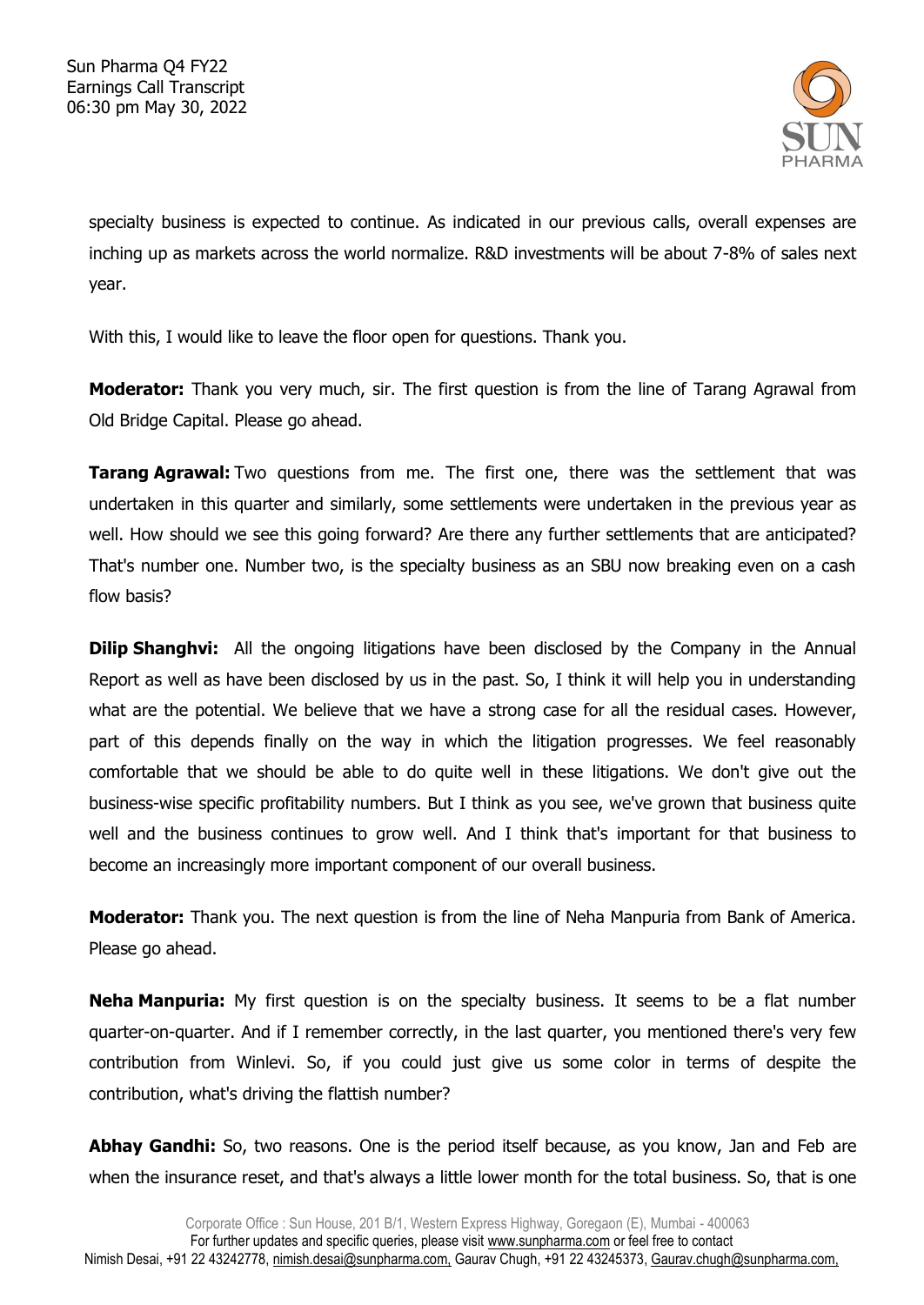

reason. Another is the declining in sales of Absorica post launch of the generics. Overall, when I look at the prescription trends of the products, I am reasonably comfortable with what I am seeing.

**Neha Manpuria:** Abhay, but wouldn't Absorica pretty much be there in the December quarter? I mean, there could have been some erosion quarter-on-quarter, but wouldn't the Ilumya ramp-up in Winlevi more than made up for it?

**Abhay Gandhi:** So, we have certain strategies in place to have a slower decline of Absorica. So, therefore, post launch of generics, the decline of Absorica was not rapid, but it was gradual. So, it took a couple of quarters for the product to reach where it is today.

**Neha Manpuria:** And in terms of Winlevi, are our promotions on the product still ongoing? And what's the feedback that you've got from doctors? Could this product be larger than Ilumya product in the U.S.?

**Abhay Gandhi:** I think larger than Ilumya would be a stretch, to be honest because of the different price points. In terms of number of prescriptions, it is anyway larger than Ilumya even today. But the value of prescription will be very different from what you get for Ilumya. So, in dollar terms, the answer would be no. But to give you a sense of how the product is performing in market, I mean acne, depending on what data set you look at, approximately 15,000 doctors are regular users of acne products, all kinds, whether it is brands or generics. And in five months, 9,000 have at least used the product launch. So, that tells you something about the interest created by the product, the impact of promotion and the real need in the market for a new solution. Our hope is to capitalize on that and to make this into a meaningful product for the specialty business going forward.

**Neha Manpuria:** Kirti, on the India Business, we have announced another expansion. Will this allow us to continue the outperformance? And where are we adding this field force? Is there particular therapies that we're looking at having the field force?

**Kirti Ganorkar:** We are doing two things. Geographically, we are expanding. So, this field force is added across a couple of BUs, certain BUs. And what we see, our idea is to declutter our current portfolio. So, there is a space for each of the business units to promote specific products to the doctors and at the same time, cover the geography, which has not been covered by us in the past.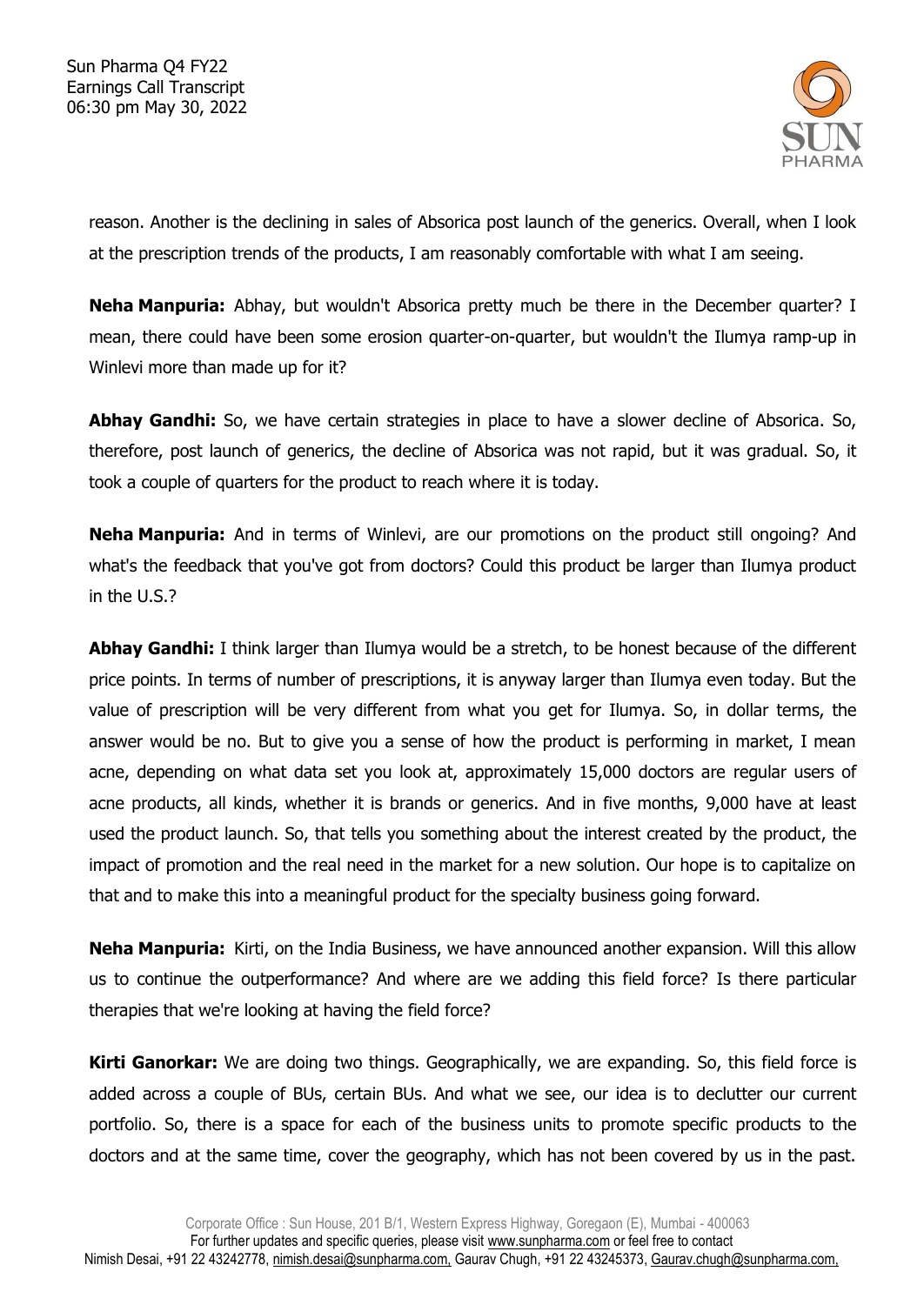

So, that would help us. I think the objective of our India business is to grow faster than the market and gain market share.

**Moderator:** Thank you. The next question is from the line of Damayanti Kerai from HSBC Securities and Capital Markets. Please go ahead.

**Damayanti Kerai:** My question is regarding study of Ilumya in psoriatic arthritis. So, when you're likely expecting to finish off Phase-3 trial and file for the product?

**Dilip Shanghvi:** We are reassessing the study time line and study completion date. COVID and subsequent disruption of the doctors attending their clinics and also now, some of the sites being in Russia as well as in Ukraine have disrupted the speed of recruitment. So, we are recalibrating and also thinking through what is the best option for us to find replacement for sites that we are unable to support. So, our objective would be to find a way to file the study at the earliest.

**Damayanti Kerai:** Okay. And a related question for Ilumya will be, are you looking to start clinical trials in other indications or first, you will finish this and then might look at other indications?

**Dilip Shanghvi:** I think we will, first, of course, do a much more comprehensive commercial assessment and the potential return on investment if, we have to do any further development because we don't have significant presence in any other therapy area. So, we not only will have to spend significant amount of money for the studies, but also then create a field force and sustain cost for that expansion. So, we have to do this carefully.

**Damayanti Kerai:** And my last question is on the spend for specialty products, both in terms of marketing as well as maybe like R&D spend, which we might be incurring in near term. So, maybe some update on, how we should look at specialty spend in one or two years?

**Dilip Shanghvi:** Abhay, would you like to respond?

**Abhay Gandhi:** For the larger products, as I mentioned on the last call itself, say Ilumya or Cequa, which have been in market now anywhere for three to four years, the spend is more or less optimized and we look at growing the business without necessarily increasing the cost base or the promotion spend.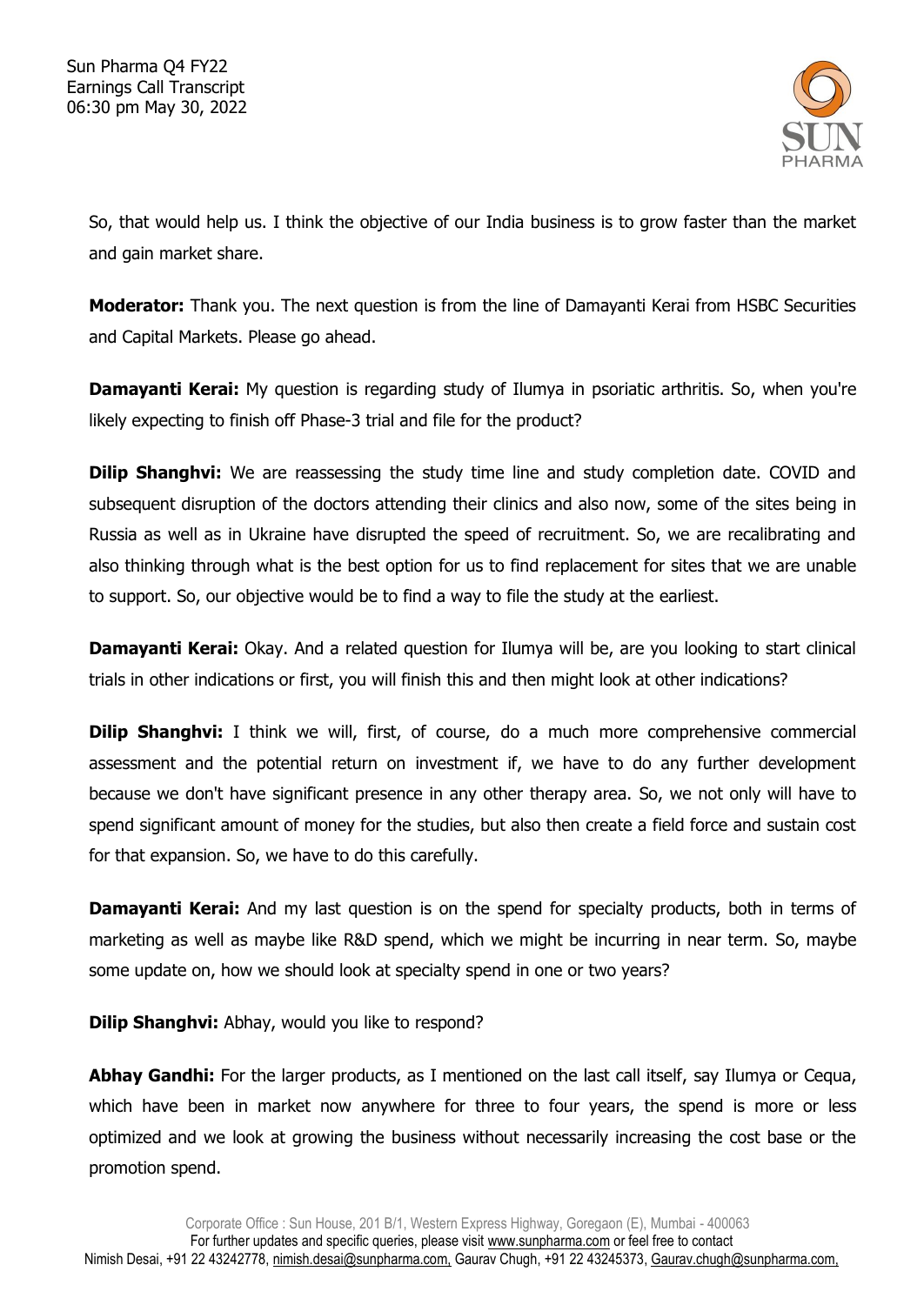

On the other hand, if you look at the Winlevi, which is a product which is new to market, then I think we are going to be spending sufficiently to be able to optimize our asset there. So, it's a combination of the two that I would look at when I run the business.

**Damayanti Kerai:** So, very broadly, with like optimized costs for Ilumya and Cequa spend going towards relatively new launches, should be on upward trend, but on a more major basis would be...

Abhay Gandhi: Not really, it will be upwards, but not very significant.

**Moderator:** Thank you. The next question is from the line of Kunal Dhamesha from Macquarie. Please go ahead.

**Kunal Dhamesha:** First, on the R&D. So, we are expecting at the midpoint of our guidance for a significant jump from 5.5 to roughly 7.5. So, what would be the major driver of this 200 bps? I can understand, I mean, what would be the split between maybe specialty and generic for that 200 additional bps?

**Dilip Shanghvi:** we expect the clinical trials to pick up in this year, so that we can complete or we can progress with the clinical studies rapidly. And that essentially is the key reason for subdued spend last year. We significantly underspent over our guidance last year. And a key reason was under spend on account of clinical studies that could not recruit enough patients.

**Kunal Dhamesha:** So, would it be fair to say that as and when it comes it will be more lumpy in nature?

**Dilip Shanghvi:** What would you mean by lumpy?

**Kunal Dhamesha:** So, let's say, maybe until we are recalibrating our psoriatic acetic Phase-3 trial? We are not clear on our strategy; we will not execute it. So, maybe in the next couple of quarters until we are calibrating it might be subdued and then once we are in full portrayal on the trial, it can jump?

**Dilip Shanghvi:** You should look at annual numbers rather than looking at quarter on quarter. So, there will always be a certain amount of lumpiness in the clinical trial spend.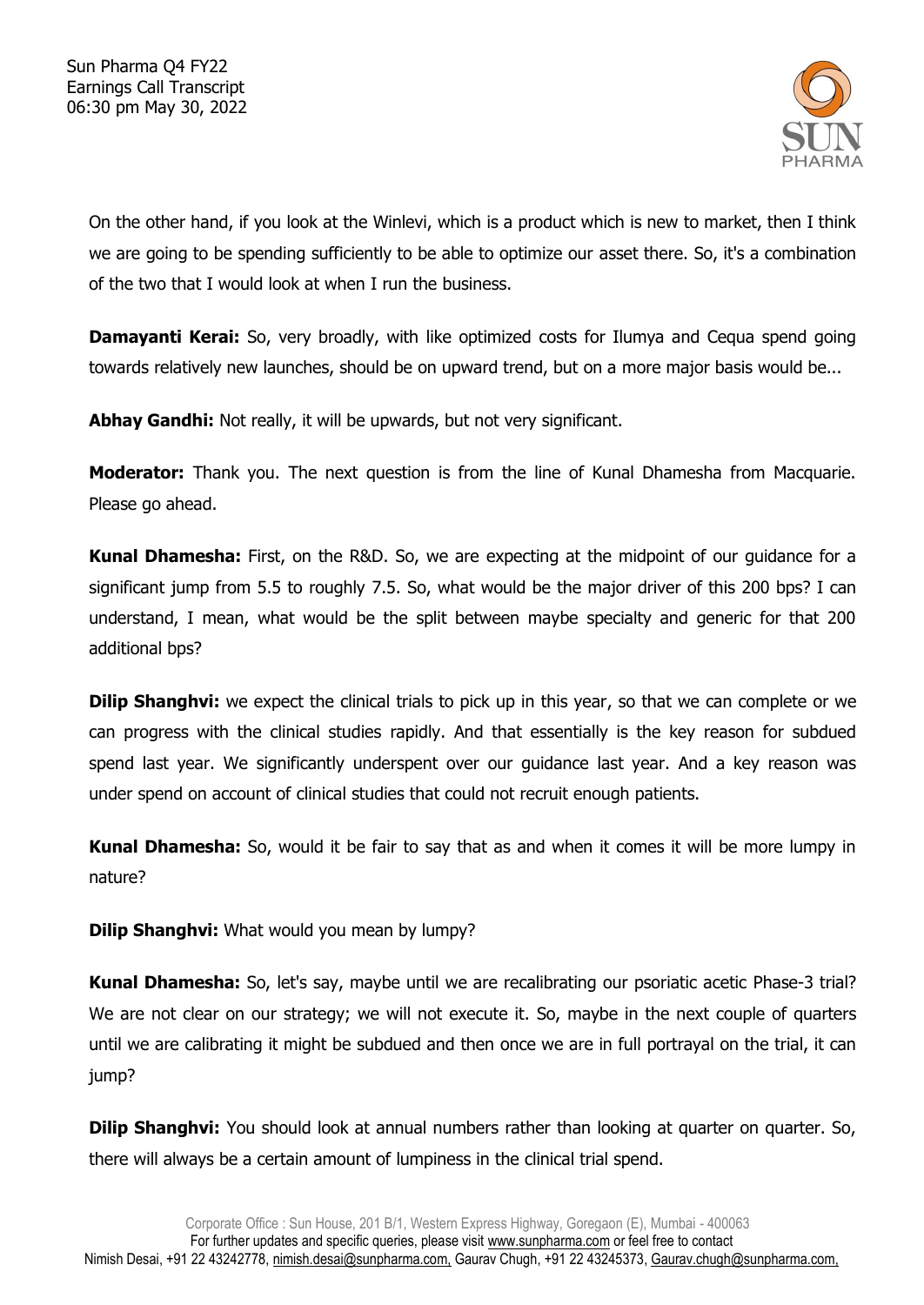

**Kunal Dhamesha:** Sure. And second question, just on the logistic question on Ilumya. I feel I'm missing something. So, global Ilumya sales, we have said it's roughly \$350 million, which has grown at 81%. But as far as I remember, last year, global Ilumya sales was roughly Rs. 143 million. So, that accounted the growth should be more than 100%. What am I missing here?

**C. S. Muralidharan:** So, the FY22 number is the total revenue from customer contracts, that includes product sales, royalty and milestone, which was already disclosed in our Q2 FY22

**Kunal Dhamesha:** The 350 it would be milestone payments?

**C. S. Muralidharan:** Royalty and milestone, which we have disclosed in the Q2 FY22 results.

**Kunal Dhamesha:** But still these growth number doesn't make sense, like 143 and 350, why is it 81%, so 81% is without milestone payment is what you are trying to say?

**Nimish Desai:** This is Nimish here. Let me explain. So, when we include the royalty and milestone of Ilumya in the 350 number for FY22, correspondingly for FY21 also, those equivalent numbers have been included. So, the base is also on a like-for-like basis.

**Kunal Dhamesha:** It would be 175 then if I have to manage the growth number for FY21 numbers?

**Nimish Desai:** Yes. So, what we have given you as growth is a like-for-like comparison. Otherwise, we would have ended up giving you something which is not comparable. So, we have given us the growth number.

**Moderator:** Thank you. The next question is from the line of Krish Mehta from Enam Holdings. Please go ahead.

**Krish Mehta:** Congratulations on the specialty performance. The first question I had was our note for subsection (d) where we've taken, I think, Rs. 562.5 million charge in relation to restructuring of operations. So, could you throw some light on what geographies we saw this restructuring? And if Russia has been a key part of this and whether this is going to be an exception that we might see in the future given the dynamic situation geopolitically?

**C. S. Muralidharan:** The restructuring is for the Western Europe region, for certain geographies.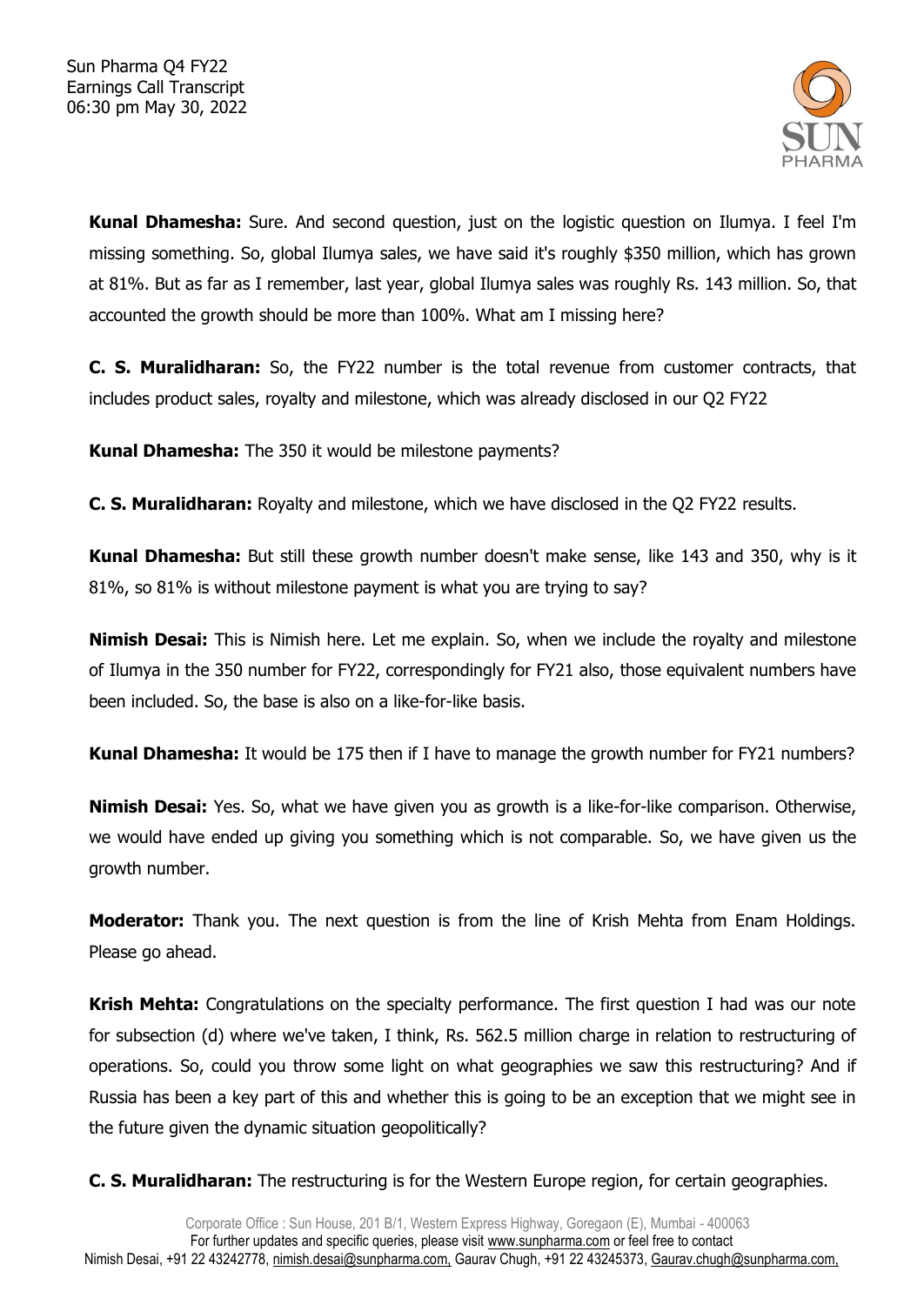

**Krish Mehta:** Yes. The follow-up for this is. The second one is on the cash position of the Company. Given the net cash position we've built, how do you see the capital allocation going forward in terms of acquisitions or buybacks and like dividend payouts?

**Dilip Shanghvi:** No, I don't think that we can, I mean some of this, of course, we also don't know. But also, I think we don't forecast those numbers. Generally, we've kept the dividend payout at 30%+ of the profit.

**Moderator:** Thank you. The next question is from the line of Bino Pathiparampil from InCred Capital. Please go ahead.

**Bino Pathiparampil:** Lot of questions answered. Just a couple of them. Taro acquired the Proactiv brand some time in last quarter? And I believe that closed around some time in Feb. So, what I would like to know is whether there is some revenues on Proactiv, which is included in Taro top line?

**C. S. Muralidharan:** Yes. So, as we have said, the Proactiv, Alchemee related acquisition got done end of Feb. So, one month of revenue, but not very material is built in the quarter financials.

**Bino Pathiparampil:** And could you give some idea about generic Revlimid launch? Are you expecting to launch in the second wave, which is coming in soon?

**Abhay Gandhi:** I couldn't understand the question again. What is it that you're trying to ask?

**Bino Pathiparampil:** Generic revlimid launch in the U.S. So, could you give some idea? Are you looking forward to launch it along with the others in the second wave of generic entry?

**Abhay Gandhi:** We have an agreement and we haven't disclosed the terms of the agreement. And we will follow that like many other companies, there have been different time line set for when we can launch. So, it will be as per that. And as we launch, we will, of course let you know.

**Bino Pathiparampil:** Okay. Great. But you won't be able to come in, whether it's this calendar year financial or anything like that?

**Abhay Gandhi:** No, I think it is better that we don't because let us follow the process that has set out in the agreement that we have.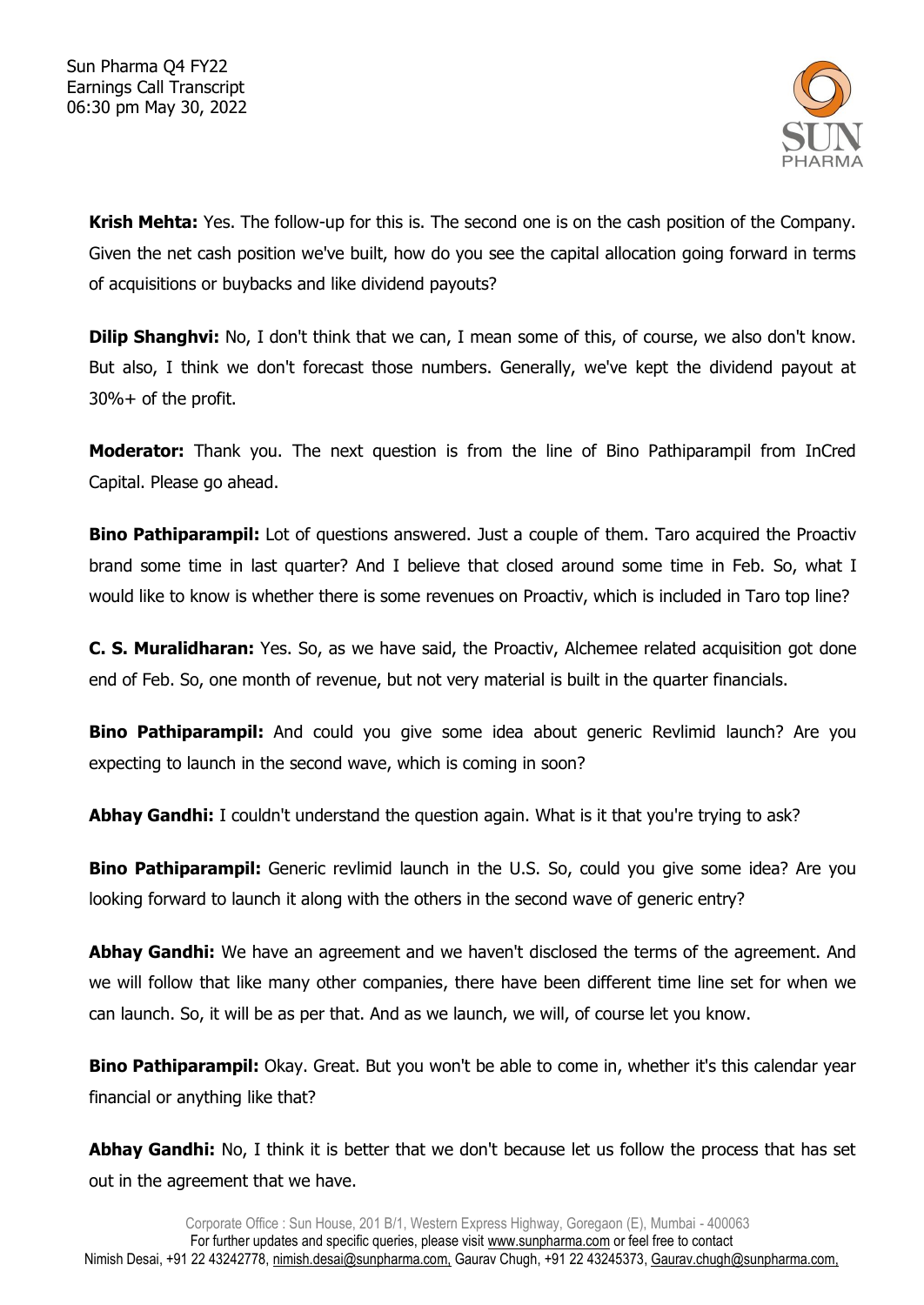

**Moderator:** Thank you. The next question is from the line of Sameer Baisiwala from Morgan Stanley. Please go ahead.

**Sameer Baisiwala:** A quick one on Winlevi. You got a very nice prescription support from doctors. Is it equally well supported on the insurance coverage side? And what happens to those prescriptions, which are not covered under plans?

**Abhay Gandhi:** So, as you know, it's five months since launch. So, as far as insurance support is concerned, it is work in progress. We are meeting with each one of them sequentially explaining the story, using the key doctors to also explain why insurance companies should cover. So, yes, it's work in progress.

To the latter part of your question that what happens if the coverage is not there? Like every specialty product when we launched too, we have a co-pay program, which reduces the burden on the patient and that can get the doctors in using the products frequently and get into the habit. And the number of prescriptions that we generate, which, as I said, looks nice, also becomes then a factor why insurers should try and cover a product. So, it's a combination of all these and definitely work in progress and an agenda for the team on the ground.

**Sameer Baisiwala:** And second question is Ilumya. Good showing with US 350 million sales including Europe, 420-odd something. So, where is Ilumya, in your view, in its product life cycle? Do you think it can continue to grow well over next two to four or five years? Or how are you thinking about it?

**Abhay Gandhi:** So, in my head, it's still in the growth phase, that's the direct answer to your question. So, we believe that there is still a lot more to be done for the product and a lot more headroom for the brand to do well.

**Sameer Baisiwala:** And just if I can ask about the Alchemee acquisition by Taro, it's one reads was about this product Proactive, so it has had quite a history and the sales has been declining over the last seven, eight years. And actually, it was declining even, say, 40% all the way to 2021. So, is it possible for you to share your thinking what you want to do with this asset? What's the turnaround plan? What's the strategic thinking behind it?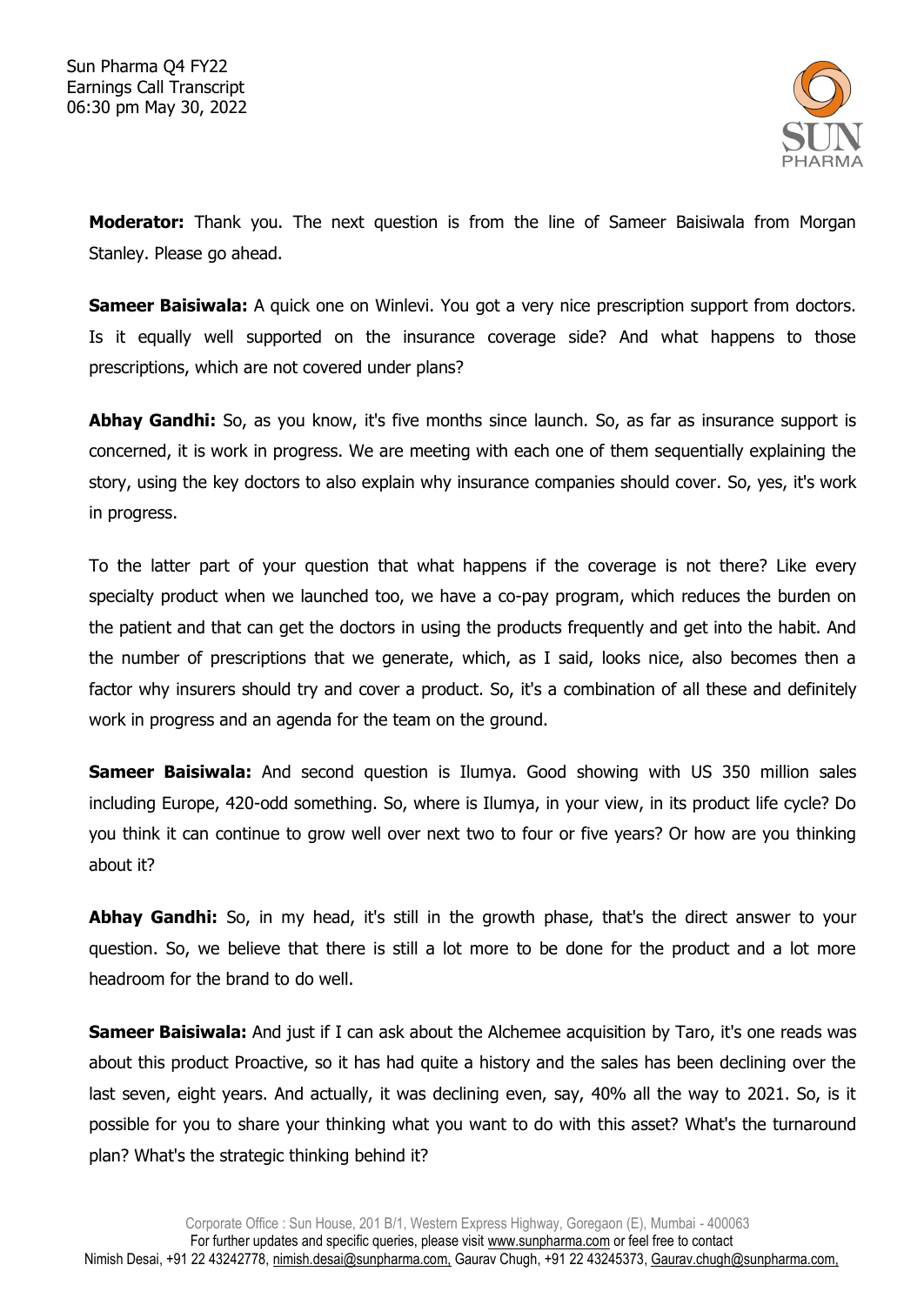

**Dilip Shanghvi:** We cannot share unless and until Taro shares with their shareholder. I mean, of course, the macro-objective for all acquisition would be that it can help the business at both top line as well as bottom line and also help grow on a consistent basis.

**Moderator:** Thank you. Next question is from the line of Surya Patra from PhillipCapital. Please go ahead.

**Surya Patra:** So, just on the cost side, is it possible to have a sense, I possibly missed in the initial remarks, the sequential kind of cost impact, what we have seen in the fourth quarter versus the previous quarter, what has led to this kind of incremental cost pressure impacting our margins? That is the first question. And the related aspect is that let's say, for FY23, if we need to be concerned or cautious about certain cost items, then considering, let's say, 200 basis point kind of expansion in the R&D spend side or people cost, which could also be seen because back-to-back two-year of a field force expansion to the tune of around 10% and given the elevated otherwise challenging cost scenario of what we are witnessing for all the industry. So, given these what were the reason for the kind of sequential impact? And what outlook that one should really have about cost for next year?

**C. S. Muralidharan:** So, in terms of the cost, what I want to share is that these are normal as our operations have normalized, which we also shared in our earlier earnings call.

**Surya Patra:** Okay. Anything about next year, are you worried about the rising cost trend what we're witnessing in all those cost line items? So, anything that you think we can counter those easily to sustain the margin profile?

**Dilip Shanghvi:** No. I think hopefully; we should be able to offset some of the cost increases with our ability to take a price increase in the marketplace. So, we are not guiding for any significant change in the cost of goods at this point of time. If situation changes then, it may happen. But as on today, that's the thinking.

**Surya Patra:** And sir, my second question is on the growth guidance of high single-digit kind of growth for the full year. So, in that, whether we have considered Revlimid launch as well as any M&A scope in that or it is the core existing running business growth guidance that you have indicated?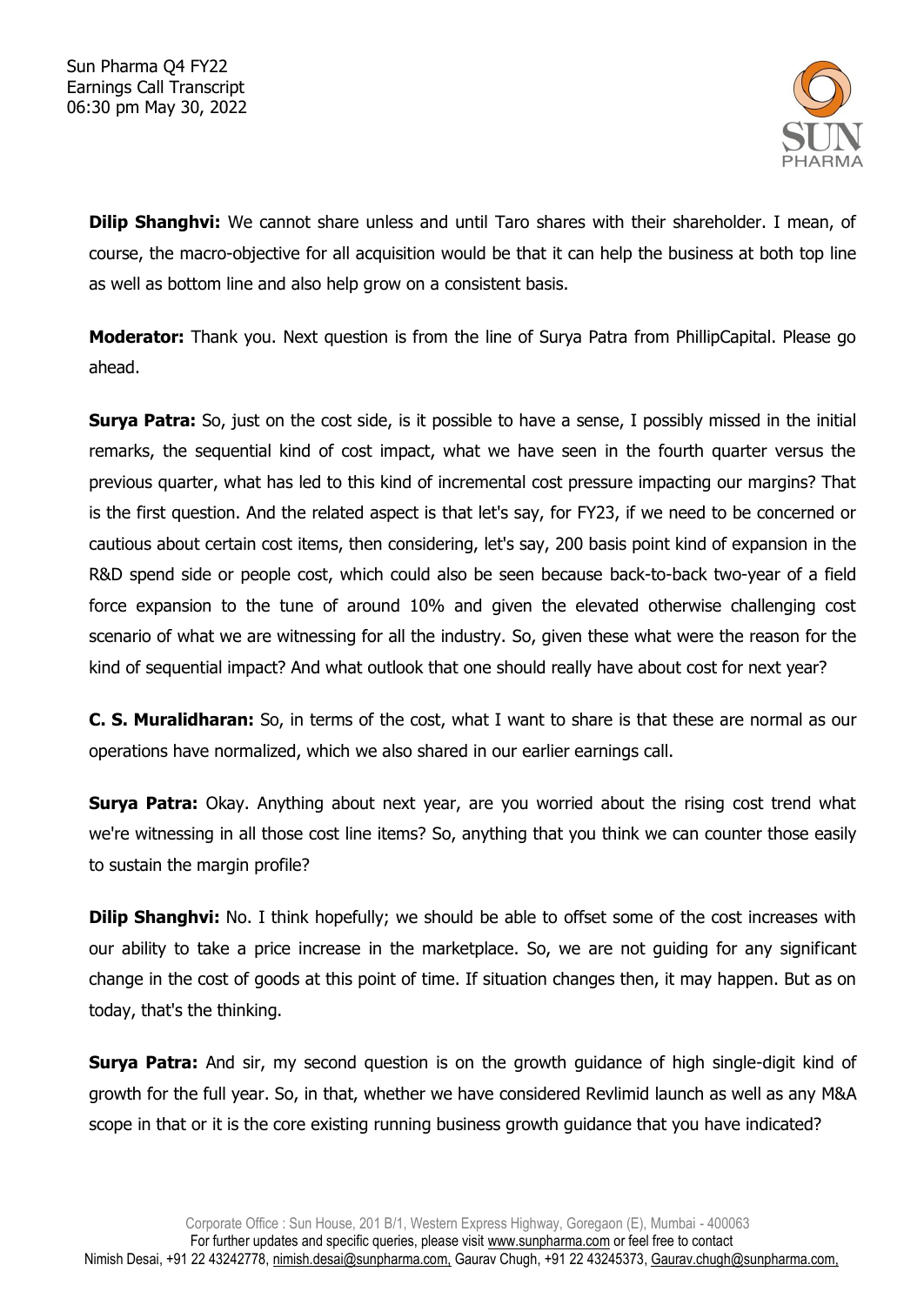

**Dilip Shanghvi:** It is after factoring all potential price erosion as well as new product launches in the regulated market as well as in India, where we have to grow when we don't expect any significant amount of COVID sales. So, to that extent, we expect India businesses to get adjusted for that growth. So, it is factoring all of that.

**Surya Patra:** Just last one question, sir. On the domestic business front, so this 10% kind of expansion field force. Is it to counter the competition which is now becoming aggressive in the post-COVID period and the entire industry is talking about expansion of field force? Or it is to focus more on the organic growth rather than the industry, which is now looking for more of M&A-led growth in the domestic market?

**Kirti Ganorkar:** In my opinion, it's more like organic growth. So, what we are looking at, as I said earlier is, we are expanding to geographies where we had a limited presence or no presence. So, it's nothing to say that we are looking at competition and then expanding. So, wherever we are seeing growth opportunities in the territories where we are expanding. And second important point is also, we have a large product portfolio which also we need to declutter, that's why we are expanding in terms of number of MRs as well as in terms of number of business units, which are promoting products to the doctors. So, it's more of our strategy to grow in the future.

**Moderator:** Thank you. The next question is from the line of Deep Master from One-Up Financial Consultant. Please go ahead.

**Deep Master:** I just really had one question on the specialty business strategy over the medium term. So, now that we've seen good initial signs of the business stabilizing and seeing signs of your initial success, how are you kind of thinking about the medium-term sort of growth formula in a sense, if I may call it that? Your product portfolio will continue kind of growing at its own pace, but how should we think about new additions both from your internal pipeline as well as acquisitions? Is there a number that we could kind of expect one or two every year? How could we think about it?

**Abhay Gandhi:** If I look at it from a medium to long-term perspective, I think growth will be driven by a combination of organically growing the products that we have, whereas I feel that most of them are in growth phase, leaving us enough headroom to continue the growth trajectory. And of course, keeping your eyes open for any opportunities to look at product. And having the cash in the bank,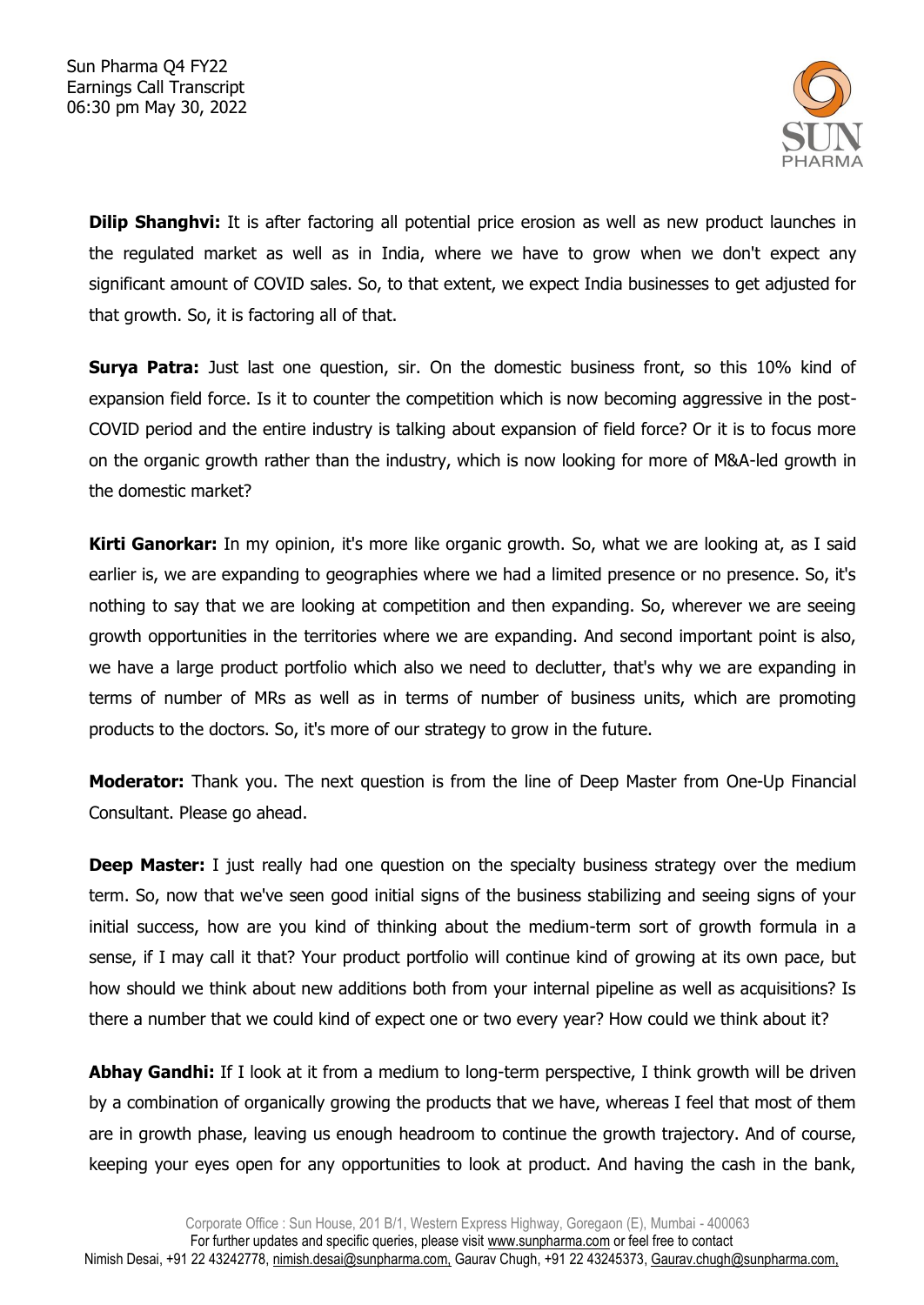

which in the readout also we have mentioned, helps us to look at these very aggressively without, of course, overpaying for it. But we keep looking. Winlevi is an example. But I don't have a number in mind, whether it will be 1 or 2**.**

**Deep Master:** And in terms of a therapy focus, would it kind of would derma be top of the list and then sort of it followed by ophthalmology or how could we look at maybe your therapy focus or strategy for the portfolio?

**Abhay Gandhi:** So, without categorizing it as top of the list, I mean, the two segments we want to grow our dermatology and ophthalmology clearly. And in related oncology areas too, which are derm-focused, we keep looking at ways to grow the business. So, it's not one over the other. Idea is to try and grow both these franchises.

**Moderator:** Thank you. The next question is from the line of Kunal Dhamesha from Macquarie. Please go ahead.

**Kunal Dhamesha:** So, just an overarching question on Ilumya that what kind of insurance and coverage progress we would have made over the, let's say, last two years from the perspective of whether we have been able to reduce the step therapy kind of provision or the number of lives that are covered by the insurance which are covering Ilumya, a broad overview of how that has stand out would be helpful.

**Abhay Gandhi:** Right from the launch, whenever I have been on these calls, I have said that access was never a big constraint for Ilumya. And year-on-year, I think we have either been able to maintain or slightly improve upon the access. So, I think access is not really a big worry for me as far as Ilumya is concerned. But how do you then use that to continue to grow the brand is where I think the team and I will be focused on.

**Kunal Dhamesha:** So, I mean, pardon me if I'm wrong, basically, when I see a lot of insurance formulary, I typically see Ilumya being approved after a couple of step therapy. So, do you see a lot of...

**Abhay Gandhi:** Are you looking at the pharmacy side of the formulary or are you looking at the medical side of the formulary?